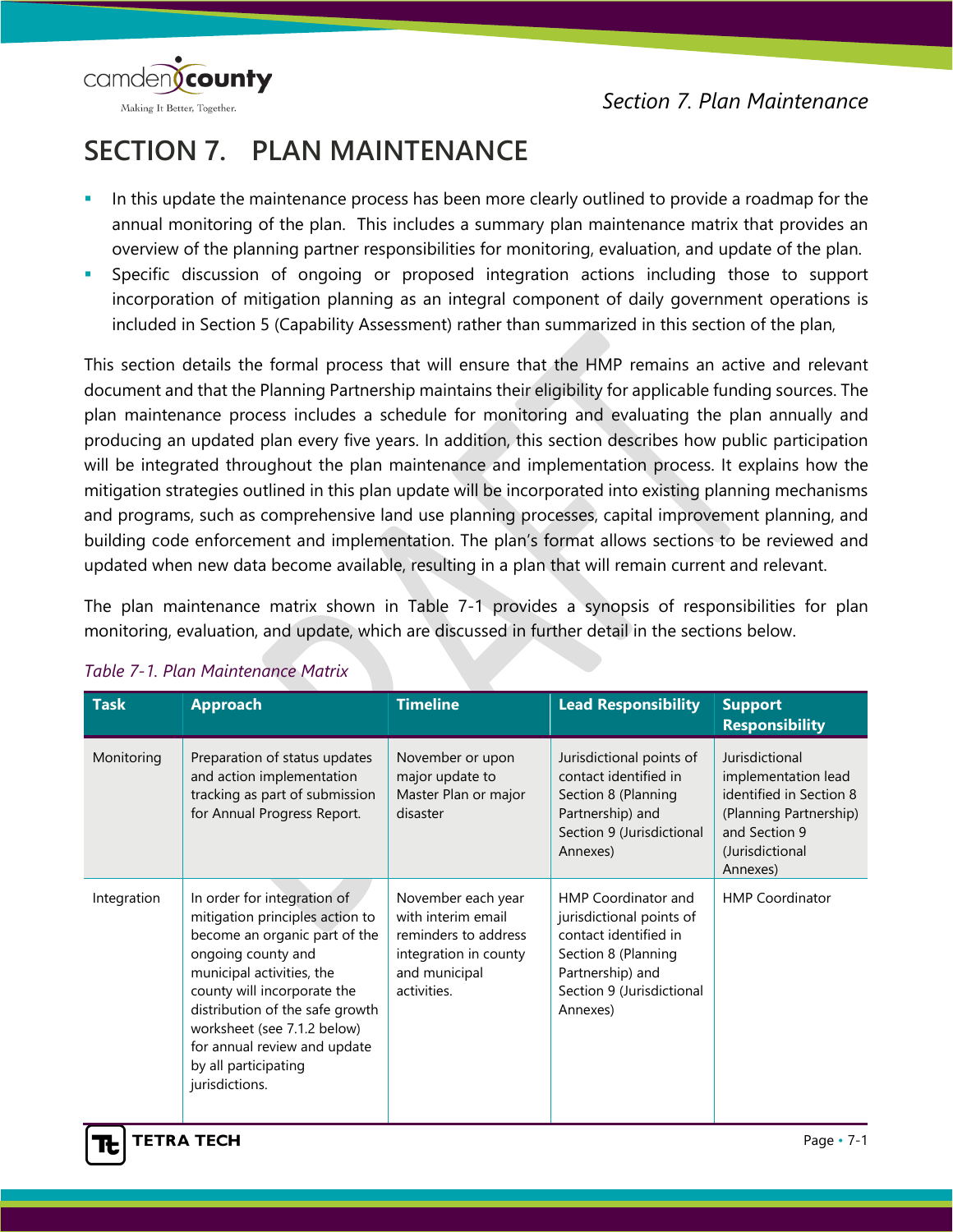

#### *Section 7. Plan Maintenance*

| <b>Task</b> | <b>Approach</b>                                                                                                                                                                                       | <b>Timeline</b>                                                              | <b>Lead Responsibility</b>                         | <b>Support</b><br><b>Responsibility</b>                                                        |
|-------------|-------------------------------------------------------------------------------------------------------------------------------------------------------------------------------------------------------|------------------------------------------------------------------------------|----------------------------------------------------|------------------------------------------------------------------------------------------------|
| Evaluation  | Review the status of previous<br>actions as submitted by the<br>monitoring task lead and<br>support to assess the<br>effectiveness of the plan;<br>compile and finalize the<br>Annual Progress Report | Finalized progress<br>report completed by<br>January 15 of each year         | Steering Committee;<br>Plan Maintenance<br>element | Jurisdictional points<br>of contacts identified<br>in Section 9<br>(Jurisdictional<br>Annexes) |
| Update      | Reconvene the planning<br>partners, at a minimum, every<br>5 years to guide a<br>comprehensive update to<br>review and revise the plan.                                                               | Every 5 years or upon<br>major update to<br>Master Plan or major<br>disaster | Camden County HMP<br>Coordinator                   | Jurisdictional points<br>of contacts identified<br>in Section 9<br>(Jurisdictional<br>Annexes) |

## **7.1 Monitoring, Evaluating and Updating the Plan**

The procedures for monitoring, evaluating, and updating the plan are provided below.

The HMP Coordinator is assigned to manage the maintenance and update of the plan during its performance period. The HMP Coordinator will chair the Steering Committee and be the prime point of contact for questions regarding the plan and its implementation as well as to coordinate incorporation of additional information into the plan.

The Planning Committee shall fulfill the monitoring, evaluation and updating responsibilities identified in this section which is comprised of a representative from each participating jurisdiction. Each jurisdiction is expected to maintain a representative on the Planning Committee throughout the plan performance period (five years from the date of plan adoption). As of the date of this plan, primary and secondary mitigation planning representatives (points-of-contact) are identified in each jurisdictional annex in Section 9 (Jurisdictional Annexes).

Regarding the composition of the committee, it is recognized that individual commitments change over time, and it shall be the responsibility of each jurisdiction and its representatives to inform the HMP Coordinator of any changes in representation. The HMP Coordinator will strive to keep the committee makeup as a uniform representation of planning partners and stakeholders within the planning area.

Currently, the Camden County HMP Coordinator is designated as:

Name: Jessica R. Stokes Email Address: [Jessica.Stokes@camdencodps.org](mailto:Jessica.Stokes@camdencodps.org)

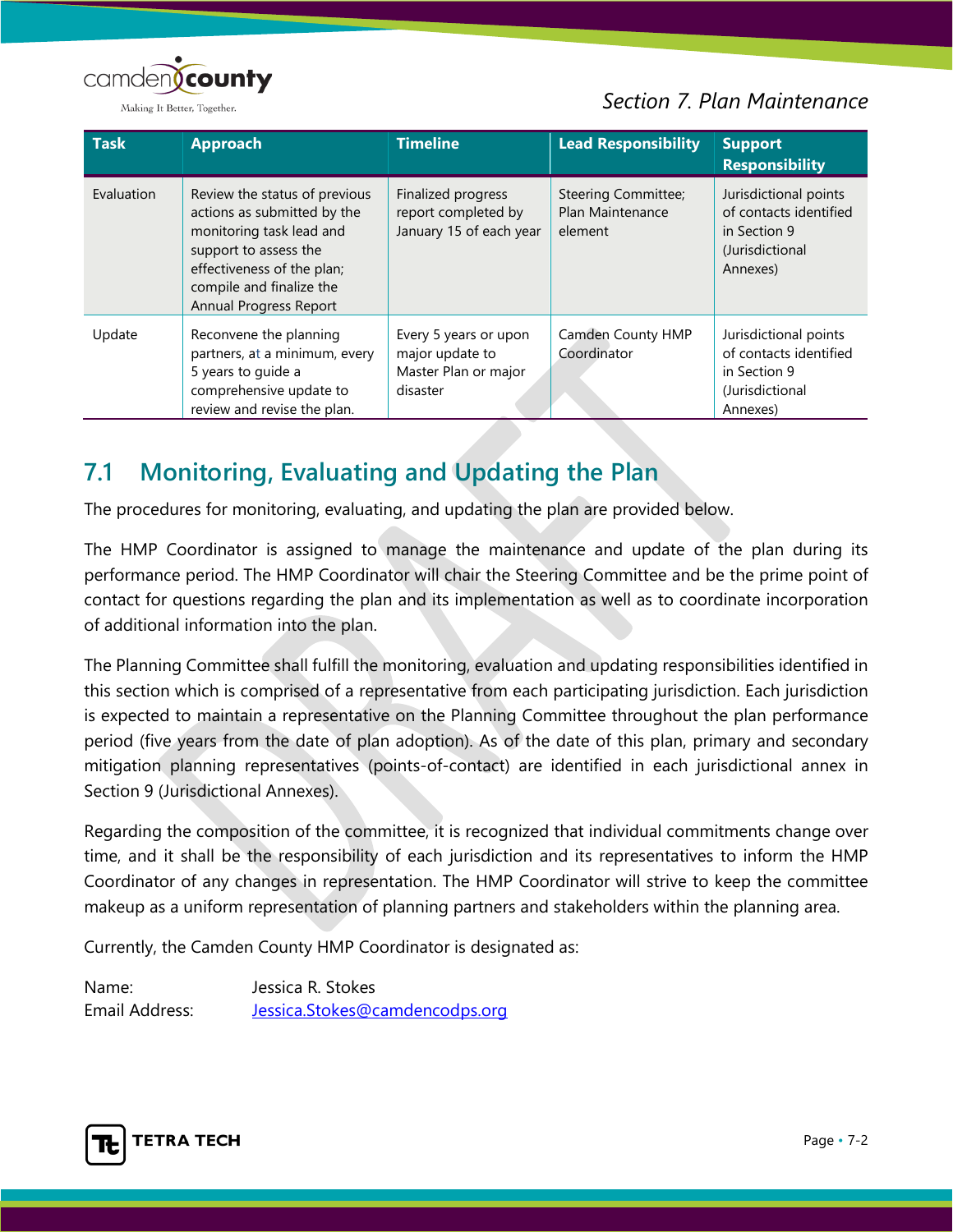

Making It Better, Together.

### **7.1.1 Monitoring**

The Planning Committee shall be responsible for monitoring progress on, and evaluating the effectiveness of, the plan, and documenting annual progress. Each year, beginning one year after plan development, Camden County and local Planning Partnership representatives will collect and process information from the departments, agencies and organizations involved in implementing mitigation projects or activities identified in their jurisdictional annexes (Section 9) of this plan, by contacting persons responsible for initiating and/or overseeing the mitigation projects.

In the first year of the performance period, this will be accomplished by utilizing an online performance progress reporting system, the BATool<sup>SM</sup> which will enable municipal and county representatives of directly accessing mitigation initiatives to easily update the status of each project, document successes or obstacles to implementation, add or delete projects to maintain mitigation project implementation. It is anticipated that all participating partners will be prompted by the tool to update progress annually, providing an incentive for participants to refresh their mitigation strategies and to continue implementation of projects. It is expected that this reporting system will support the submittal of an increased number of project grant fund applications due to the functionality of the system which facilitates the sorting and prioritization of projects.

In addition to progress on the implementation of mitigation actions, including efforts to obtain outside funding; and obstacles or impediments to implementation of actions, the information that Planning Partnership representatives shall be expected to document, as needed and appropriate include:

- Any grant applications filed on behalf of any of the participating jurisdictions
- Hazard events and losses occurring in their jurisdiction,
- Additional mitigation actions believed to be appropriate and feasible,
- **Public and stakeholder input.**

Plan monitoring for years 2 through 4 of the plan performance periods will be similarly addressed via the BATool<sup>SM</sup> or manually.

#### **7.1.2 Integration Process of the HMP into Municipal Planning Mechanisms**

As discussed in Section 5 (Capability Assessment), integrating hazard mitigation into a community's existing plans, policies, codes, and programs leads to development patterns designed to not increase risk from known hazards or to lead to redevelopment that reduces risk from known hazards. The Camden County Planning Partnership was tasked with identifying how hazard mitigation is integrated into existing planning mechanisms. Refer to Section 9 (Jurisdictional Annexes) for how this is done for each participating municipality. During this process, many municipalities recognized the importance and benefits of incorporating hazard mitigation into future municipal planning and regulatory processes.

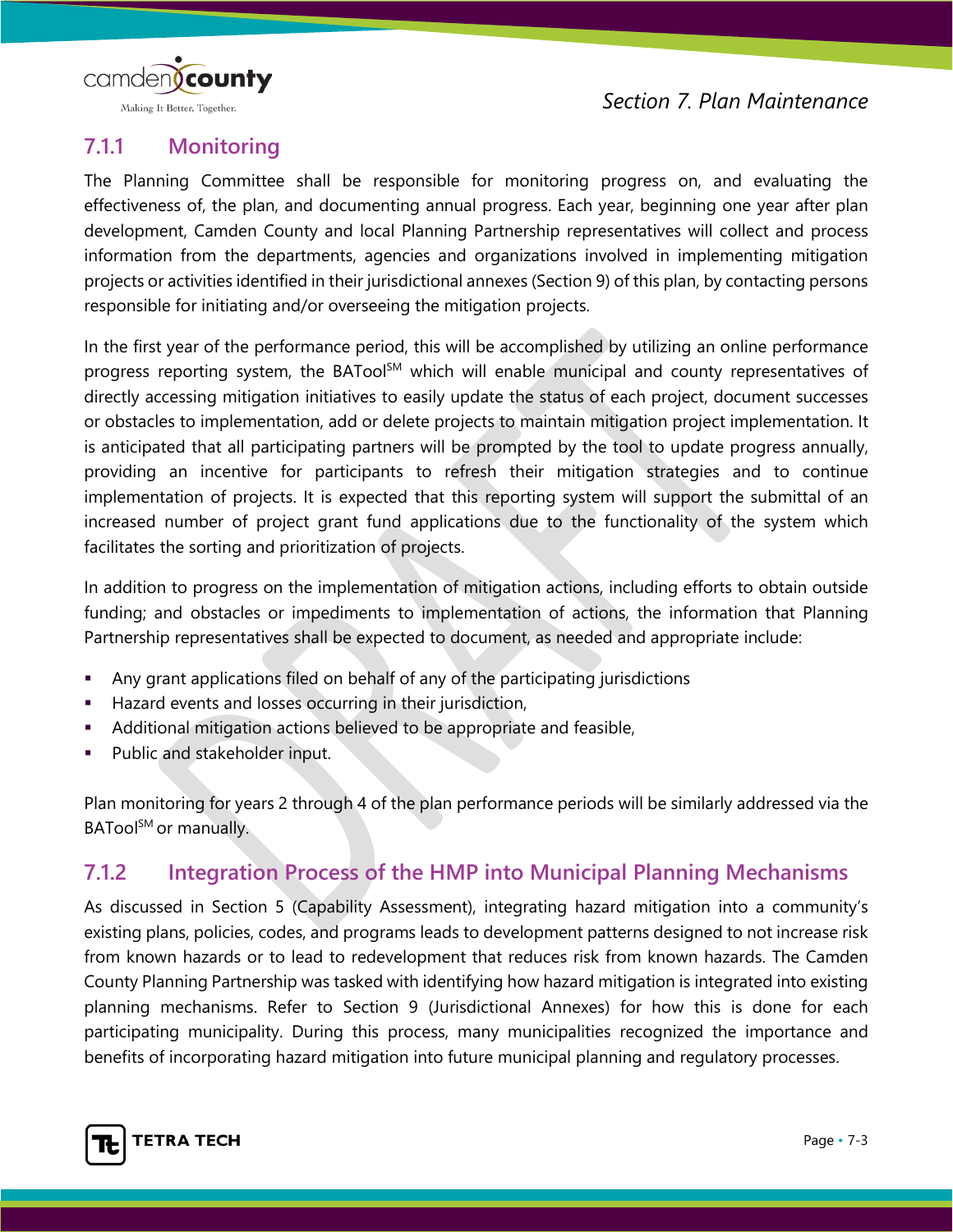

During the HMP annual review process, each participating municipality will be asked to document how they are utilizing and incorporating the Camden County HMP into their day-to-day operations and planning and regulatory processes. Additionally, each municipality will identify additional policies, programs, practices, and procedures that could be modified to accommodate hazard mitigation actions and include these findings and recommendations in the Annual HMP Progress Report. The following checklist was adapted from FEMA's Local Mitigation Handbook (2013), Appendix A, Worksheet 4.2. This checklist will help a community analyze how hazard mitigation is integrated into local plans, ordinances, regulations, ordinances, and policies. By completing the checklist, it will help municipalities identify areas that integrate hazard mitigation currently and where to make improvements and reduce vulnerability to future development. In this manner, the integration of mitigation into municipal activities will evolve into an ongoing culture within the county and its municipalities.

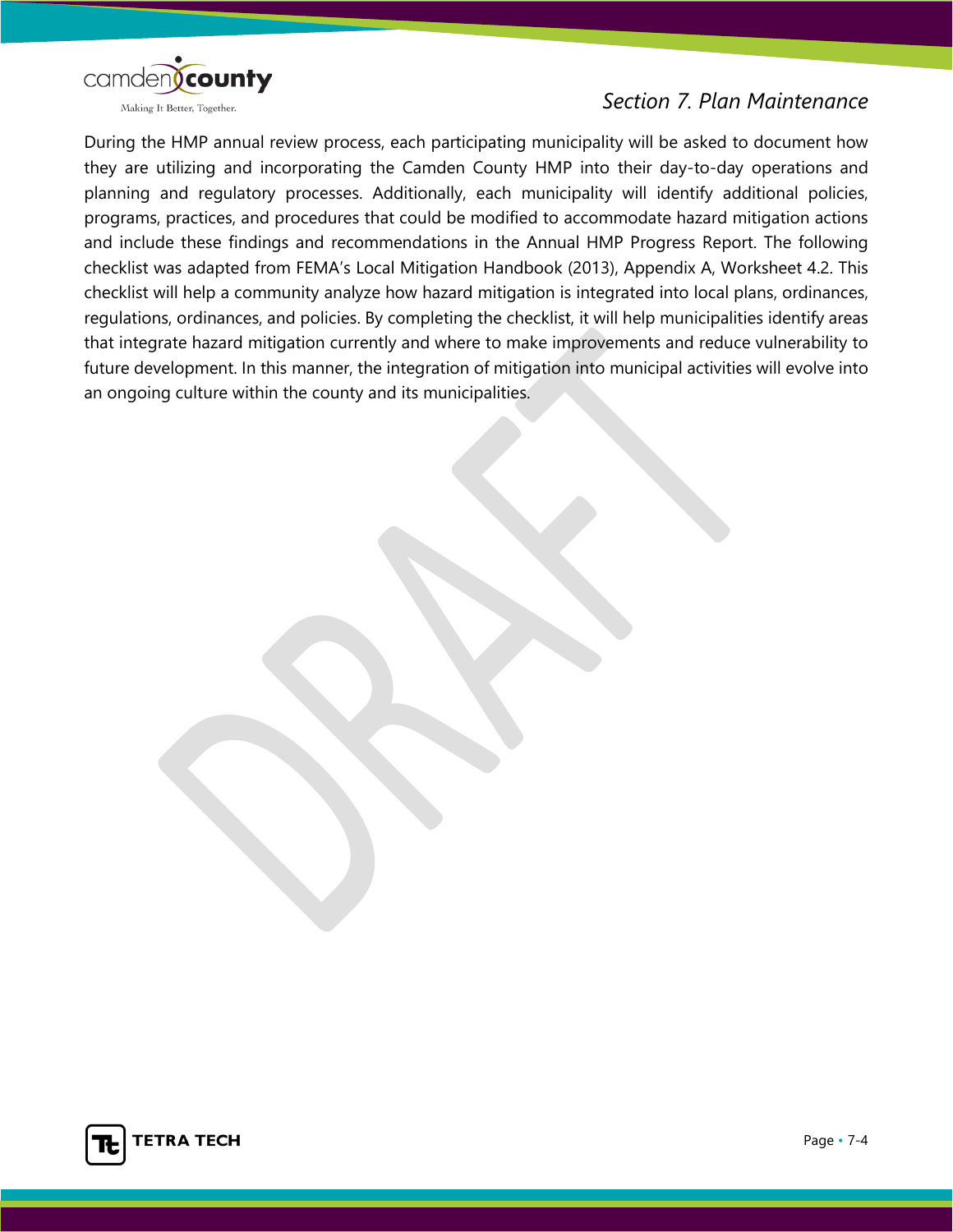

## *Section 7. Plan Maintenance*

#### *Table 7-2. Safe Growth Check List*

|                                                                                                   | Do you Do<br>This? |           | <b>Notes:</b>                                                       |
|---------------------------------------------------------------------------------------------------|--------------------|-----------|---------------------------------------------------------------------|
|                                                                                                   | <b>Yes</b>         | <b>No</b> | How is it being done or how will this be utilized in<br>the future? |
| <b>Planning Mechanisms</b><br><b>Operating, Municipal and Capital Improvement Program Budgets</b> |                    |           |                                                                     |
| When constructing upcoming budgets,                                                               |                    |           |                                                                     |
| hazard mitigation actions will be funded as                                                       |                    |           |                                                                     |
| budget allows. Construction projects will be                                                      |                    |           |                                                                     |
| evaluated to see if they meet the hazard                                                          |                    |           |                                                                     |
| mitigation goals.                                                                                 |                    |           |                                                                     |
| Annually, during adoption process, the                                                            |                    |           |                                                                     |
| municipality will review mitigation actions                                                       |                    |           |                                                                     |
| when allocating funding.                                                                          |                    |           |                                                                     |
| Do budgets limit expenditures on projects                                                         |                    |           |                                                                     |
| that would encourage development in areas                                                         |                    |           |                                                                     |
| vulnerable to natural hazards?                                                                    |                    |           |                                                                     |
| Do infrastructure policies limit extension of                                                     |                    |           |                                                                     |
| existing facilities and services that would                                                       |                    |           |                                                                     |
| encourage development in areas vulnerable                                                         |                    |           |                                                                     |
| to natural hazards?                                                                               |                    |           |                                                                     |
| Do budgets provide funding for hazard                                                             |                    |           |                                                                     |
| mitigation projects identified in the County<br>HMP?                                              |                    |           |                                                                     |
| <b>Human Resource Manual</b>                                                                      |                    |           |                                                                     |
| Do any job descriptions specifically include                                                      |                    |           |                                                                     |
| identifying and/or implementing mitigation                                                        |                    |           |                                                                     |
| projects/actions or other efforts to reduce                                                       |                    |           |                                                                     |
| natural hazard risk?                                                                              |                    |           |                                                                     |
| <b>Building and Zoning Ordinances</b>                                                             |                    |           |                                                                     |
| Prior to, zoning changes, or development                                                          |                    |           |                                                                     |
| permitting, the municipality will review the                                                      |                    |           |                                                                     |
| hazard mitigation plan and other hazard                                                           |                    |           |                                                                     |
| analyses to ensure consistent and compatible                                                      |                    |           |                                                                     |
| land use.                                                                                         |                    |           |                                                                     |
| Does the zoning ordinance discourage                                                              |                    |           |                                                                     |
| development or redevelopment within                                                               |                    |           |                                                                     |
| natural areas including wetlands, floodways,                                                      |                    |           |                                                                     |
| and floodplains?                                                                                  |                    |           |                                                                     |
| Does it contain natural overlay zones that set                                                    |                    |           |                                                                     |
| conditions                                                                                        |                    |           |                                                                     |
| Does the ordinance require developers to                                                          |                    |           |                                                                     |
| take additional actions to mitigate natural<br>hazard risk?                                       |                    |           |                                                                     |
| Do rezoning procedures recognize natural                                                          |                    |           |                                                                     |
| hazard areas as limits on zoning changes that                                                     |                    |           |                                                                     |
| allow greater intensity or density of use?                                                        |                    |           |                                                                     |

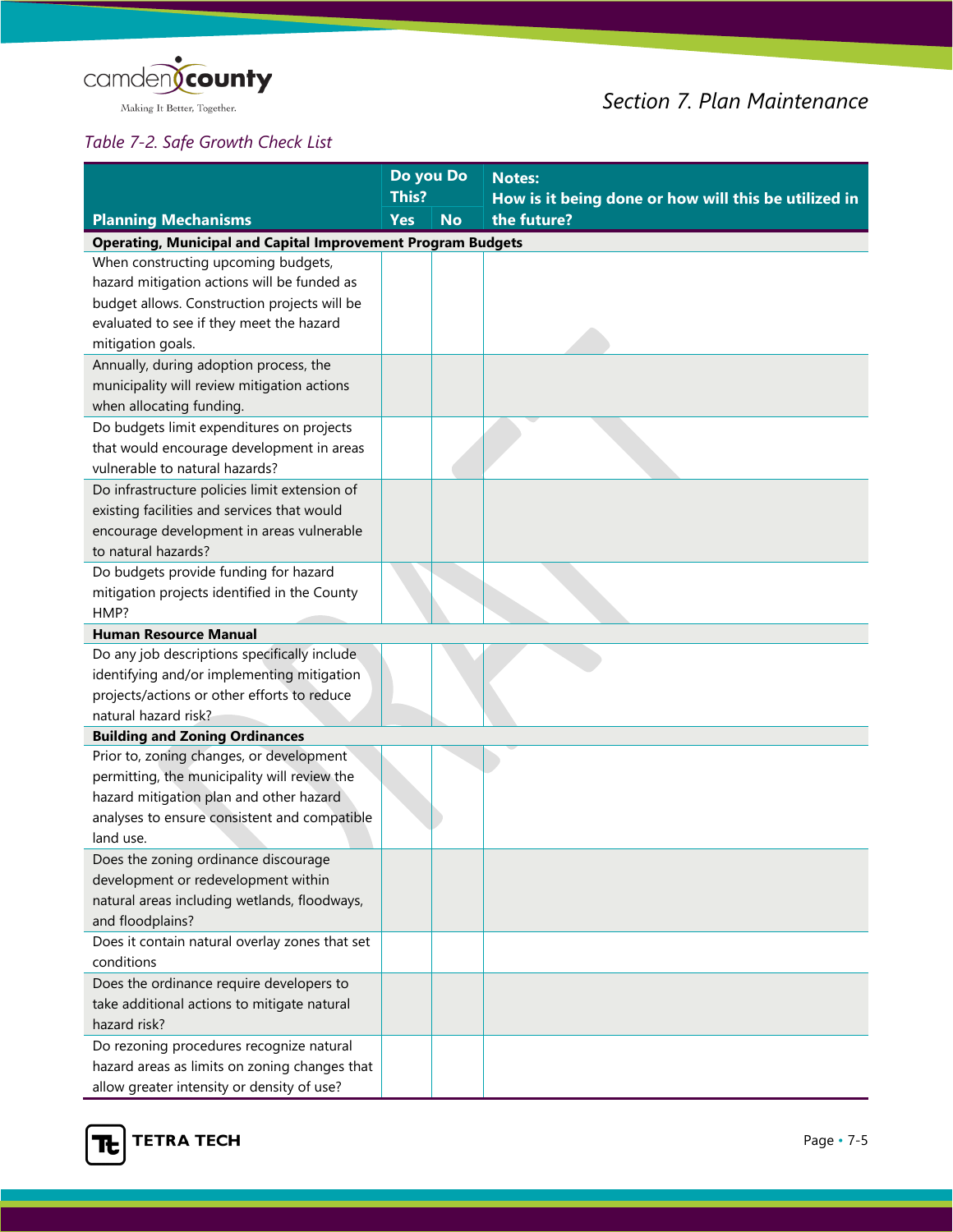

## *Section 7. Plan Maintenance*

|                                                                            | Do you Do           |           | <b>Notes:</b>                                                       |  |
|----------------------------------------------------------------------------|---------------------|-----------|---------------------------------------------------------------------|--|
| <b>Planning Mechanisms</b>                                                 | This?<br><b>Yes</b> | <b>No</b> | How is it being done or how will this be utilized in<br>the future? |  |
| Do the ordinances prohibit development                                     |                     |           |                                                                     |  |
| within, of filling of, wetlands, floodways, and                            |                     |           |                                                                     |  |
| floodplains?                                                               |                     |           |                                                                     |  |
| <b>Subdivision Regulations</b>                                             |                     |           |                                                                     |  |
| Do the subdivision regulations restrict the                                |                     |           |                                                                     |  |
| subdivision of land within or adjacent to                                  |                     |           |                                                                     |  |
| natural hazard areas?                                                      |                     |           |                                                                     |  |
| Do the subdivision regulations restrict the                                |                     |           |                                                                     |  |
| subdivision of land within or adjacent to                                  |                     |           |                                                                     |  |
| natural hazard areas?                                                      |                     |           |                                                                     |  |
| Do the regulations provide for conservation                                |                     |           |                                                                     |  |
| subdivisions or cluster subdivisions in order                              |                     |           |                                                                     |  |
| to conserve environmental resources?                                       |                     |           |                                                                     |  |
| Do the regulations allow density transfers                                 |                     |           |                                                                     |  |
| where hazard areas exist?                                                  |                     |           |                                                                     |  |
| <b>Master Plan</b>                                                         |                     |           |                                                                     |  |
| Are the goals and policies of the plan related                             |                     |           |                                                                     |  |
| to those of the County HMP?                                                |                     |           |                                                                     |  |
| Does the future land use map clearly identify                              |                     |           |                                                                     |  |
| natural hazard areas?                                                      |                     |           |                                                                     |  |
| Do the land use policies discourage                                        |                     |           |                                                                     |  |
| development or redevelopment with natural<br>hazard areas?                 |                     |           |                                                                     |  |
|                                                                            |                     |           |                                                                     |  |
| Does the plan provide adequate space for                                   |                     |           |                                                                     |  |
| expected future growth in areas located                                    |                     |           |                                                                     |  |
| outside natural hazard areas?                                              |                     |           |                                                                     |  |
| <b>Land Use</b>                                                            |                     |           |                                                                     |  |
| Does the future land use map clearly identify                              |                     |           |                                                                     |  |
| natural hazard areas?                                                      |                     |           |                                                                     |  |
| Do the land use policies discourage                                        |                     |           |                                                                     |  |
| development or redevelopment with natural                                  |                     |           |                                                                     |  |
| hazard areas?                                                              |                     |           |                                                                     |  |
| Does the plan provide adequate space for                                   |                     |           |                                                                     |  |
| expected future growth in areas located                                    |                     |           |                                                                     |  |
| outside natural hazard areas?                                              |                     |           |                                                                     |  |
| <b>Transportation Plan</b><br>Does the transportation plan limit access to |                     |           |                                                                     |  |
| hazard areas?                                                              |                     |           |                                                                     |  |
| Is transportation policy used to guide growth                              |                     |           |                                                                     |  |
| to safe locations?                                                         |                     |           |                                                                     |  |
| Are transportation systems designed to                                     |                     |           |                                                                     |  |
| function under disaster conditions (e.g.                                   |                     |           |                                                                     |  |
| evacuation)?                                                               |                     |           |                                                                     |  |
| Environmental Management                                                   |                     |           |                                                                     |  |

**Environmental Management<br>TE** TETRA TECH

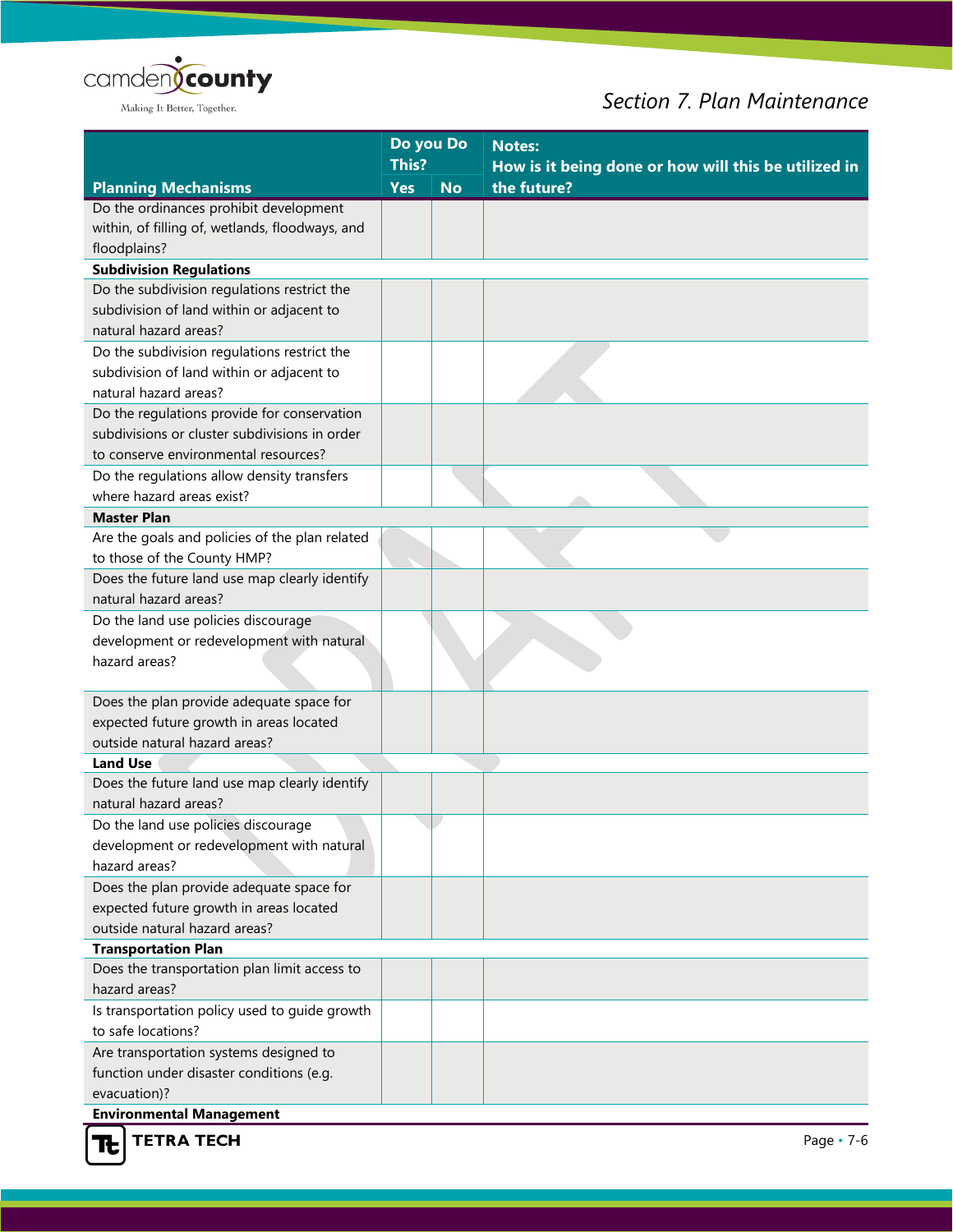

## *Section 7. Plan Maintenance*

| <b>Planning Mechanisms</b>                                                        |  | Do you Do | <b>Notes:</b><br>How is it being done or how will this be utilized in |  |
|-----------------------------------------------------------------------------------|--|-----------|-----------------------------------------------------------------------|--|
|                                                                                   |  | <b>No</b> | the future?                                                           |  |
| Are environmental systems that protect<br>development from hazards identified and |  |           |                                                                       |  |
| mapped?                                                                           |  |           |                                                                       |  |
| Do environmental policies maintain and                                            |  |           |                                                                       |  |
| restore protective ecosystems?                                                    |  |           |                                                                       |  |
| Do environmental policies provide incentives                                      |  |           |                                                                       |  |
| to development that is located outside                                            |  |           |                                                                       |  |
| protective ecosystems?                                                            |  |           |                                                                       |  |
| <b>Grant Applications</b>                                                         |  |           |                                                                       |  |
| Data and maps will be used as supporting                                          |  |           |                                                                       |  |
| documentation in grant applications.                                              |  |           |                                                                       |  |
| <b>Municipal Ordinances</b>                                                       |  |           |                                                                       |  |
| When updating municipal ordinances, hazard                                        |  |           |                                                                       |  |
| mitigation will be a priority                                                     |  |           |                                                                       |  |
| <b>Economic Development</b>                                                       |  |           |                                                                       |  |
| Local economic development group will take                                        |  |           |                                                                       |  |
| into account information regarding identified                                     |  |           |                                                                       |  |
| hazard areas when assisting new businesses                                        |  |           |                                                                       |  |
| in finding a location.                                                            |  |           |                                                                       |  |
| <b>Public Education and Outreach</b>                                              |  |           |                                                                       |  |
| Does the municipality have any public                                             |  |           |                                                                       |  |
| outreach mechanisms / programs in place to                                        |  |           |                                                                       |  |
| inform citizens on natural hazards, risk, and                                     |  |           |                                                                       |  |
| ways to protect themselves during such                                            |  |           |                                                                       |  |
| events?                                                                           |  |           |                                                                       |  |

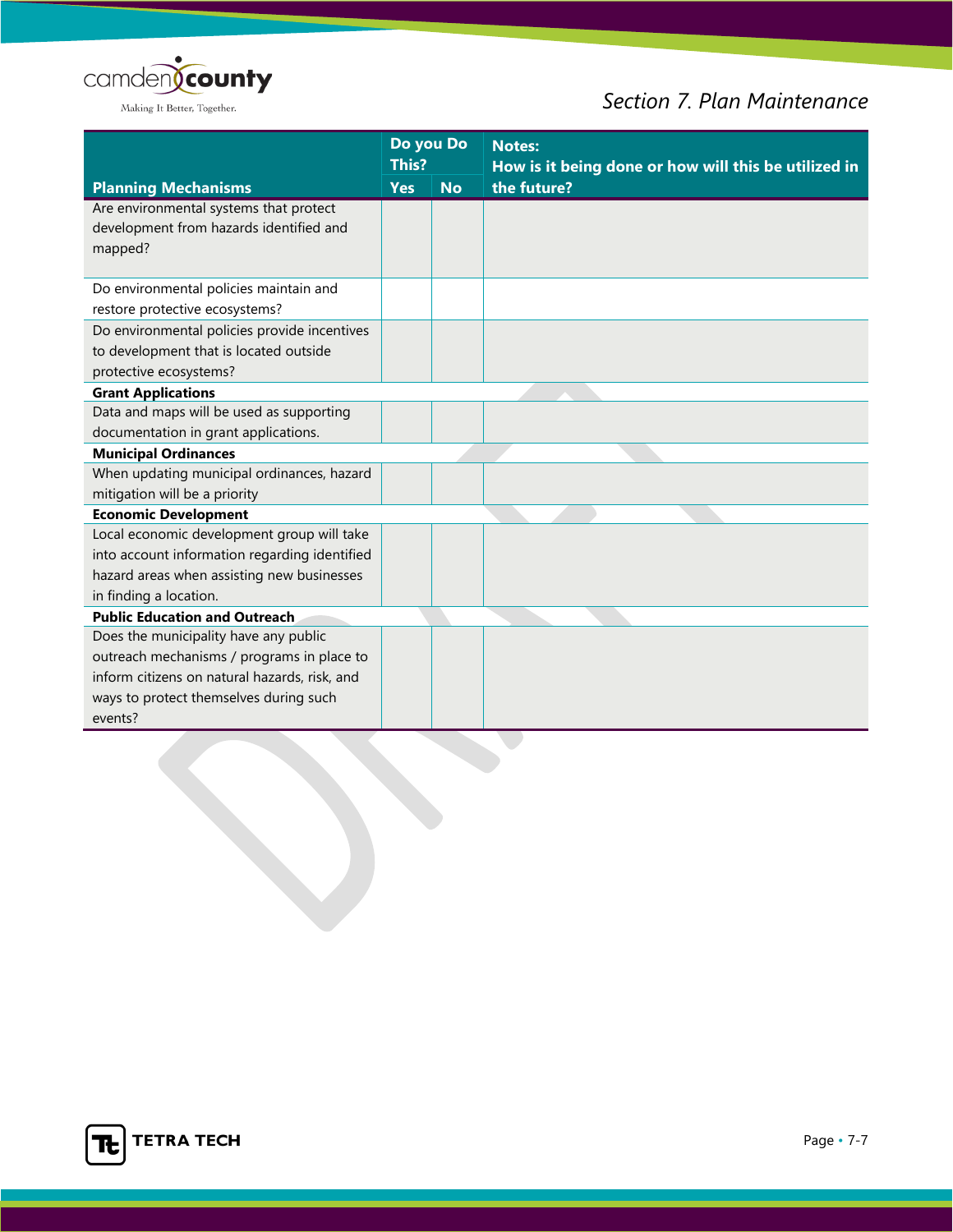

Making It Better, Together.

## **7.1.3 Evaluating**

The evaluation of the mitigation plan is an assessment of whether the planning process and actions have been effective, if the HMP goals are being achieved, and whether changes are needed. The HMP will be evaluated on an annual basis to determine the effectiveness of the programs, and to reflect changes that could affect mitigation priorities or available funding.

The status of the HMP will be discussed and documented at an annual plan review meeting of the Steering and Planning Committees (Planning Partnership), to be held either in person or via teleconference approximately one year from the date of local adoption of this update, and successively thereafter. At least two weeks before the annual plan review meeting, the Camden County HMP Coordinator will advise the Planning Partnership of the meeting date, agenda, and expectations of the members.

The Camden County HMP Coordinator will be responsible for calling and coordinating the annual plan review meeting and soliciting input regarding progress toward meeting plan goals and objectives. These evaluations will assess whether:

- Goals and objectives address current and expected conditions.
- The nature or magnitude of the risks has changed.
- Current resources are appropriate for implementing the HMP and if different or additional resources are now available.
- Actions were cost effective.
- Schedules and budgets are feasible.
- Implementation problems, such as technical, political, legal or coordination issues with other agencies are presents.
- **Dutcomes have occurred as expected.**
- Changes in county or municipal resources impacted plan implementation (e.g., funding, personnel, and equipment)
- New agencies/departments/staff should be included, including other local governments as defined under 44 CFR 201.6.

Specifically, the Planning Partnership will review the mitigation goals, objectives, and activities using performance-based indicators, including:

New agencies/departments

- **Project completion**
- Under/overspending
- Achievement of the goals and objectives
- Resource allocation
- Timeframes
- Budgets
- Lead/support agency commitment

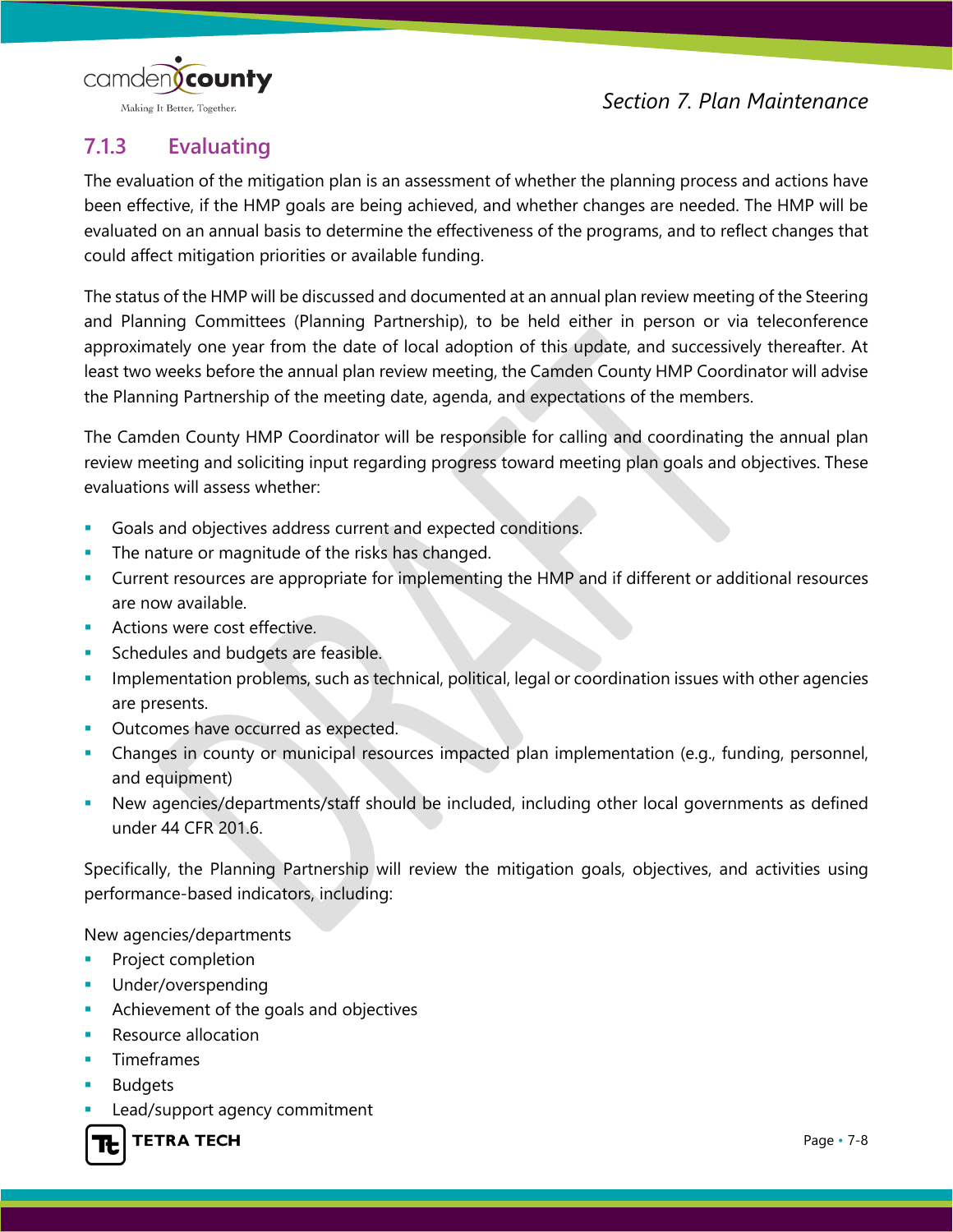

- Resources
- Feasibility

Finally, the Planning Partnership will evaluate how other programs and policies have conflicted or augmented planned or implemented measures, and shall identify policies, programs, practices, and procedures that could be modified to accommodate hazard mitigation actions ("Implementation of Mitigation Plan through Existing Programs" subsection later in this section discusses this process). Other programs and policies can include those that address:

- **Economic development**
- Environmental preservation
- Historic preservation
- **Redevelopment**
- **Health and/or safety**
- **Recreation**
- **Land use/zoning**
- Public education and outreach
- **Transportation**

The Planning Partnership should refer to the evaluation forms, Worksheets #2 and #4 in the FEMA 386-4 guidance document, to assist in the evaluation process (see Appendix G – Plan Review Tools). Further, the Planning Partnership should refer to any process and plan review deliverables developed by the County or participating jurisdictions as a part of the plan review processes established for prior or existing local HMPs within the County.

The Camden County HMP Coordinator shall be responsible for preparing an Annual HMP Progress Report for each year of the performance period, based on the information provided by the Planning Partnership, information presented at the annual meeting, and other information as appropriate and relevant. These annual reports will provide data for the five-year update of this HMP and will assist in pinpointing any implementation challenges. By monitoring the implementation of the HMP on an annual basis, the Planning Partnership will be able to assess which projects are completed, which are no longer feasible, and what projects should require additional funding.

The Annual HMP Progress Report shall be posted on the Camden County OEM's webpage to keep the public apprised of the plan's implementation [\(https://www.camdencounty.com/service/public](https://www.camdencounty.com/service/public-safety/2022-hazard-mitigation-plan/)[safety/2022-hazard-mitigation-plan/\)](https://www.camdencounty.com/service/public-safety/2022-hazard-mitigation-plan/). Additionally, the webpage provides details on the HMP update planning process. For communities who participate or might choose to join the NFIP CRS program, this report will also be provided to each CRS participating community in order to meet annual CRS recertification requirements. To meet this recertification timeline, the Planning partnership will strive to complete the review process and prepare an Annual HMP Progress Report by January of each year.

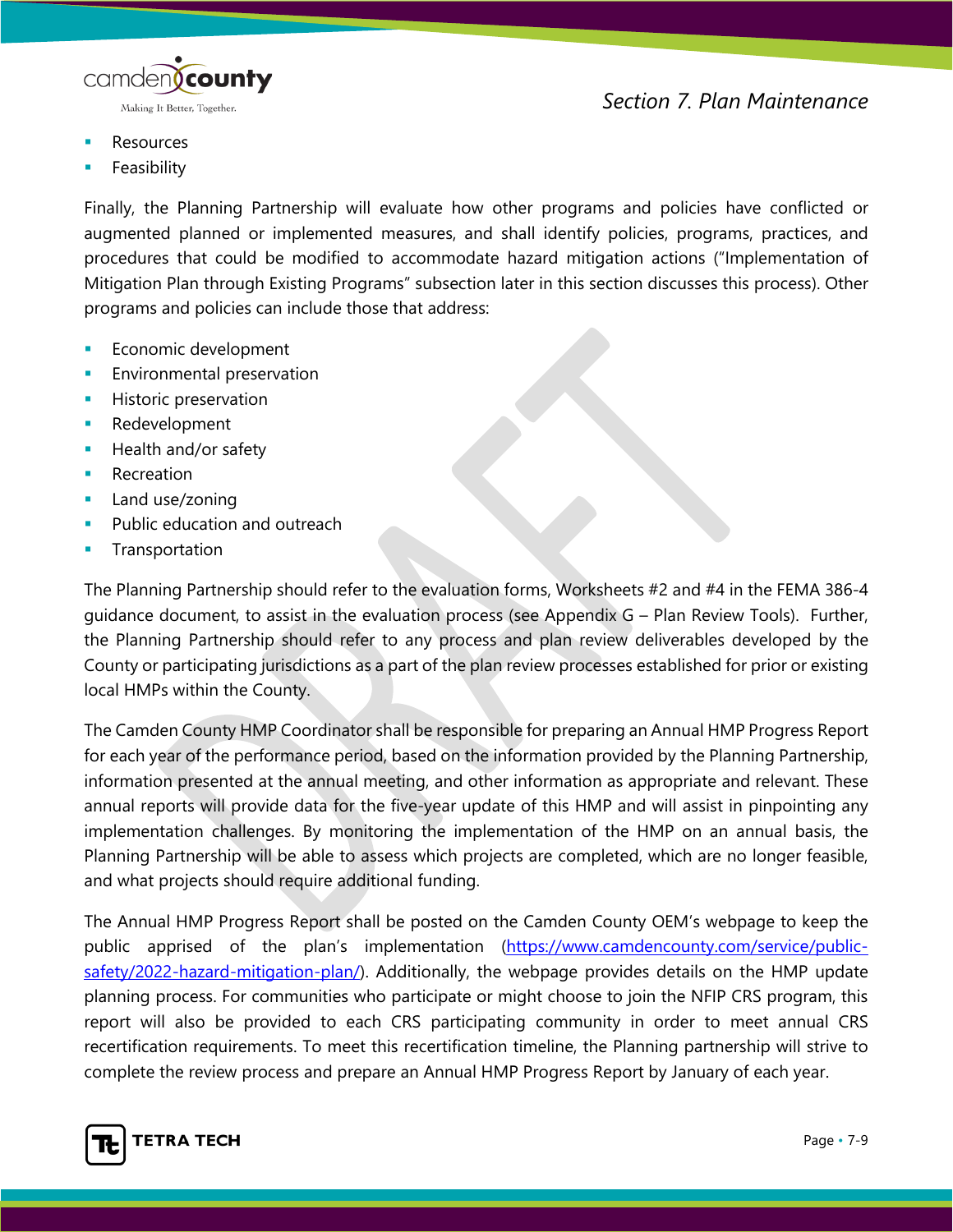

The HMP will also be evaluated and revised following any major disasters, to determine if the recommended actions remain relevant and appropriate. The risk assessment will also be revisited to see if any changes are necessary based on the pattern of disaster damages or if data listed in the Section 4.3 of this plan has been collected to facilitate the risk assessment. This is an opportunity to increase the community's disaster resistance and build a better and stronger community.

#### **7.1.4 Updating**

44 CFR 201.6.d.3 requires that local hazard mitigation plans be reviewed, revised as appropriate, and resubmitted for approval in order to remain eligible for benefits awarded under the DMA 2000. It is the intent of Camden County to update this plan on a five-year cycle from the date of initial plan adoption.

To facilitate the update process, the Camden County HMP Coordinator, with support of the Planning Partnership, shall use the second annual meeting to develop and commence the implementation of a detailed plan update program. The Camden County HMP Coordinator shall invite representatives from NJOEM to this meeting to provide guidance on plan update procedures. This program shall, at a minimum, establish who shall be responsible for managing and completing the plan update effort, what needs to be included in the updated plan, and a detailed timeline with milestones to assure that the update is completed according to regulatory requirements.

At this meeting, the Planning Partnership shall determine what resources will be needed to complete the update. The Camden County HMP Coordinator shall be responsible for assuring that needed resources are secured.

Following each five-year update of the mitigation plan, the updated plan will be distributed for public comment. After all comments are addressed, the HMP will be revised and distributed to all planning group members and the New Jersey State Hazard Mitigation Officer.

### **7.1.5 Grant Monitoring and Coordination**

Camden County recognizes the importance of having an annual coordination period that helps each planning partner become aware of upcoming mitigation grant opportunities identifies multi-jurisdiction projects to pursue. Grant monitoring will be the responsibility of each municipal partner as part of their annual progress reporting. The Camden County HMP Coordinator will keep the planning partners apprised of FEMA Hazard Mitigation Assistance grant openings and assist in developing letters of intent for grant opportunities when practicable.

Camden County intends to be a resource to the planning partnership in the support of project grant writing and development. The degree of this support will depend on the level of assistance requested by the partnership during open windows for grant applications. As part of grant monitoring and coordination, Camden County intends to provide the following:

Notification to planning partners about impending grant opportunities.



**TETRA TECH**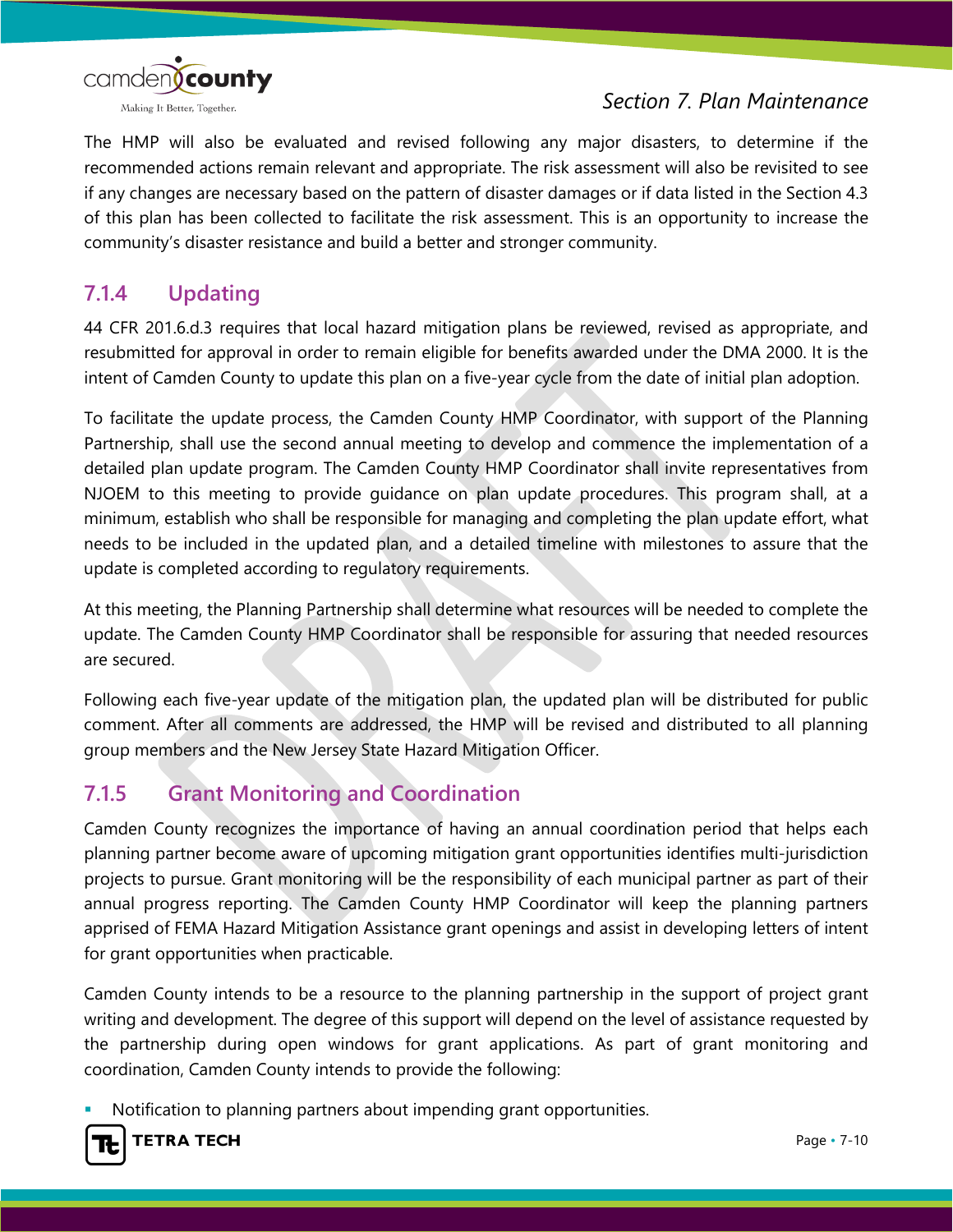

- A current list of eligible, jurisdiction-specific projects for funding pursuit consideration.
- Notification about mitigation priorities for the fiscal year to assist the planning partners in the selection of appropriate projects.

Grant monitoring and coordination will be integrated into the annual progress report or as needed based on the availability of non-HMA or post-disaster funding opportunities.

## **7.2 Implementation of Mitigation Plan through Existing Programs**

Effective mitigation is achieved when hazard awareness and risk management approaches and strategies become an integral part of public activities and decision-making. Within the County there are many existing plans and programs that support hazard risk management, and thus it is critical that this hazard mitigation plan integrate and coordinate with, and complement, those existing plans, and programs.

Section 5 (Capability Assessment) provides a summary and description of the existing plans, programs, and regulatory mechanisms at all levels of government (federal, state, county and local) that support hazard mitigation within the County. Within each jurisdictional annex in Section 9 (Jurisdictional Annexes), the County and each participating jurisdiction identified how they have integrated hazard risk management into their existing planning, regulatory and operational/administrative framework ("existing integration"), and how they intend to promote this integration ("opportunities for future integration").

As discussed in Section 5 (Capability Assessment), it is the intention of Planning Partnership representatives to continue to incorporate mitigation planning as an integral component of daily government operations. The Planning Partnership representatives will work with local government officials to integrate the newly adopted hazard mitigation goals and actions into the general operations of government and partner organizations. Further, the sample adoption resolution (Appendix A) includes a resolution item stating the intent of the local governing body to incorporate mitigation planning as an integral component of government and partner operations. By doing so, the Planning Committee anticipates that:

- 1) Hazard mitigation planning will be formally recognized as an integral part of overall emergency management efforts;
- 2) The Hazard Mitigation Plan, Master Plans, Emergency Management Plans, and other relevant planning mechanisms will become mutually supportive documents that work in concert to meet the goals and needs of county residents.

Other planning processes and programs to be coordinated with the recommendations of the hazard mitigation plan include the following:

- Emergency operations and response plans
- Training and exercise of emergency response plans
- Debris management plans

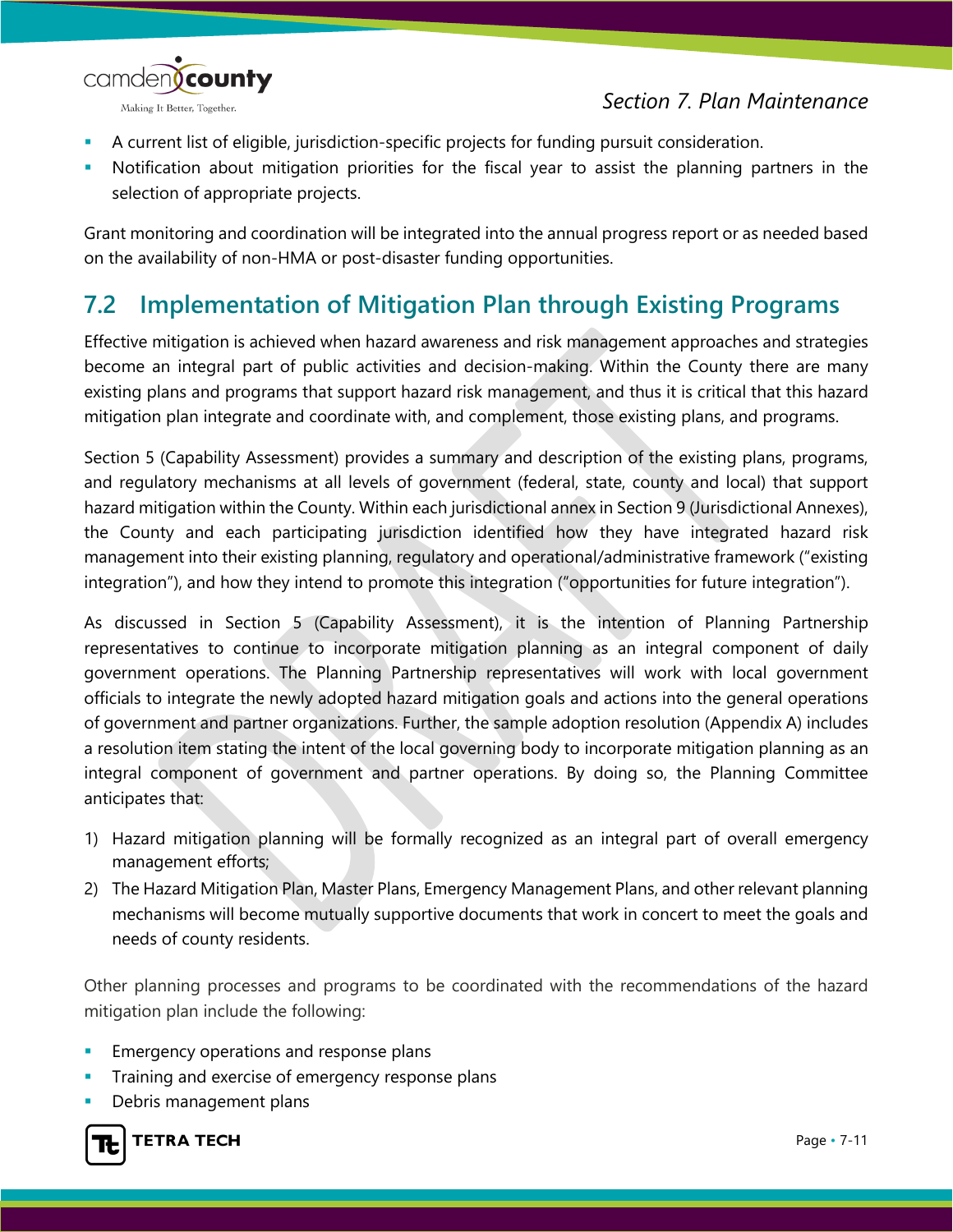camden**(county** Making It Better, Together.

#### *Section 7. Plan Maintenance*

- **Recovery plans**
- **Capital improvement programs**
- **Municipal codes**
- Community design guidelines
- Water-efficient landscape design guidelines
- **Stormwater management programs**
- **Water system vulnerability assessments**
- **Community Wildfire Protection Plans**
- **Comprehensive Flood Hazard Management Plans**
- **Resiliency plans**
- **Community Development Block Grant-Disaster Recovery action plans**
- Public information/education plans

Some action items do not need to be implemented through regulation. Instead, these items can be implemented through the creation of new educational programs, continued interagency coordination, or improved public participation.

During the annual plan evaluation process, the Planning Partnership representatives will identify additional policies, programs, practices, and procedures that could be modified to accommodate hazard mitigation actions and include these findings and recommendations in the Annual HMP Progress Report.

#### **7.3 Continued Public Involvement**

Camden County and participating jurisdictions are committed to the continued involvement of the public in the hazard mitigation process. This HMP update will continue to be posted online [\(https://www.Camdencountynj.org/government/departments/office\\_of\\_emergency\\_management/hazar](https://www.passaiccountynj.org/government/departments/office_of_emergency_management/hazard_mitigation_plan.php) d mitigation plan.php).

In addition, public outreach and dissemination of the HMP will include:

- Links to the plan on municipal websites of each jurisdiction with capability.
- Continued utilization of existing social media outlets (Facebook, Twitter) to inform the public of natural hazard events, such as floods and severe storms. Educate the public via the jurisdictional websites on how these applications can be used in an emergency situation.
- **Development of annual articles or workshops on flood hazards to educate the public and keep them** aware of the dangers of flooding.

Planning Committee representatives and the Camden County HMP Coordinator will be responsible for receiving, tracking, and filing public comments regarding this HMP. The public will have an opportunity to comment on the plan via the hazard mitigation webpage at any time. The HMP Coordinator will maintain this webpage, posting new information and maintaining an active link to collect public comments.